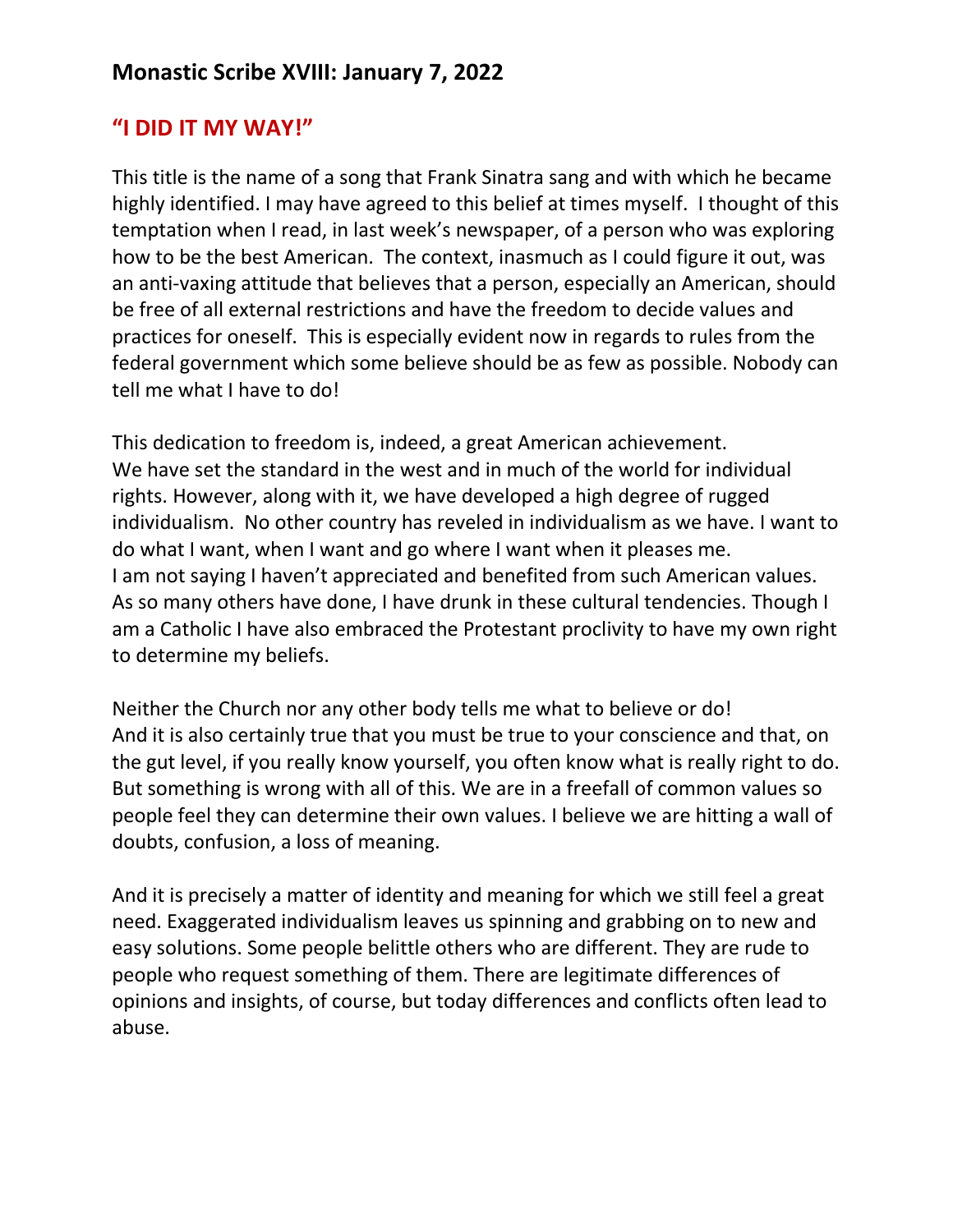## **Monastic Scribe XVIII: January 7, 2022**

We are losing what we have in common. And that first means a shared humanity. We are all members of one human family, sharing one common home of the earth. Being human means, we are not God. We are limited creatures, given the earth to share with one another. We are bodily, sharing a material world with all creation. Our bodies are gifts to be cherished, each one a thing of beauty and we don't have to compare ourselves to others. Being bodily means we share great joy and exultation in meals, sex, natural beauty and inter-relational human endeavors. It also means we feel pain, sadness, suffering, diminishment, and death. Bearing all of this is the privilege of being human. But we also have an eternal and transcendent dimension in our beings. Thomas Merton identified the "point vierge," which he meant the spark of the divine deep within us. In his epiphany in Louisville, Merton suddenly realized what a glory it was to share humanity with all the people he saw. In the monastery he had thought he had chosen a superior life but it was his common sharing of humanity that was his true glory.

Jesus Christ taught us about human life and proposed the "kingdom of God" as the image of what we should be together. He lived an open table fellowship in which he invited all and every person to share a meal together. He refused to condemn an adulterous woman. He gave us the injunction to pray for our enemies. We are not on this earth just to build a prosperous lifestyle. We are here to serve and love one another. We are here to learn how to really love which, inevitably, includes a broken heart along the way. Christ embraced suffering and death to show us the way. In short, Christ became human to show us the way to really be human and, by so doing, to share in the divinity of God. When we rejoice or when we suffer, God does it with us.

The pandemic has been revealing our connectedness as people of this planet. Separation and isolation are the biggest anti-human ways we sin. Unity (not uniformity) shows how we are created in the image of God – three in one, different but the same. We share many gifts but one humanity.

Merton, after his Louisville experience, reflected that we are all shining like the sun and, if we could recognize that, we would bow down to each other. But the way to know this is by really knowing ourselves. Self-knowledge opens knowledge of God. And this means being open, vulnerable, honest. We can accept our short comings and faults for they are the opening to God's grace. Self-knowledge takes